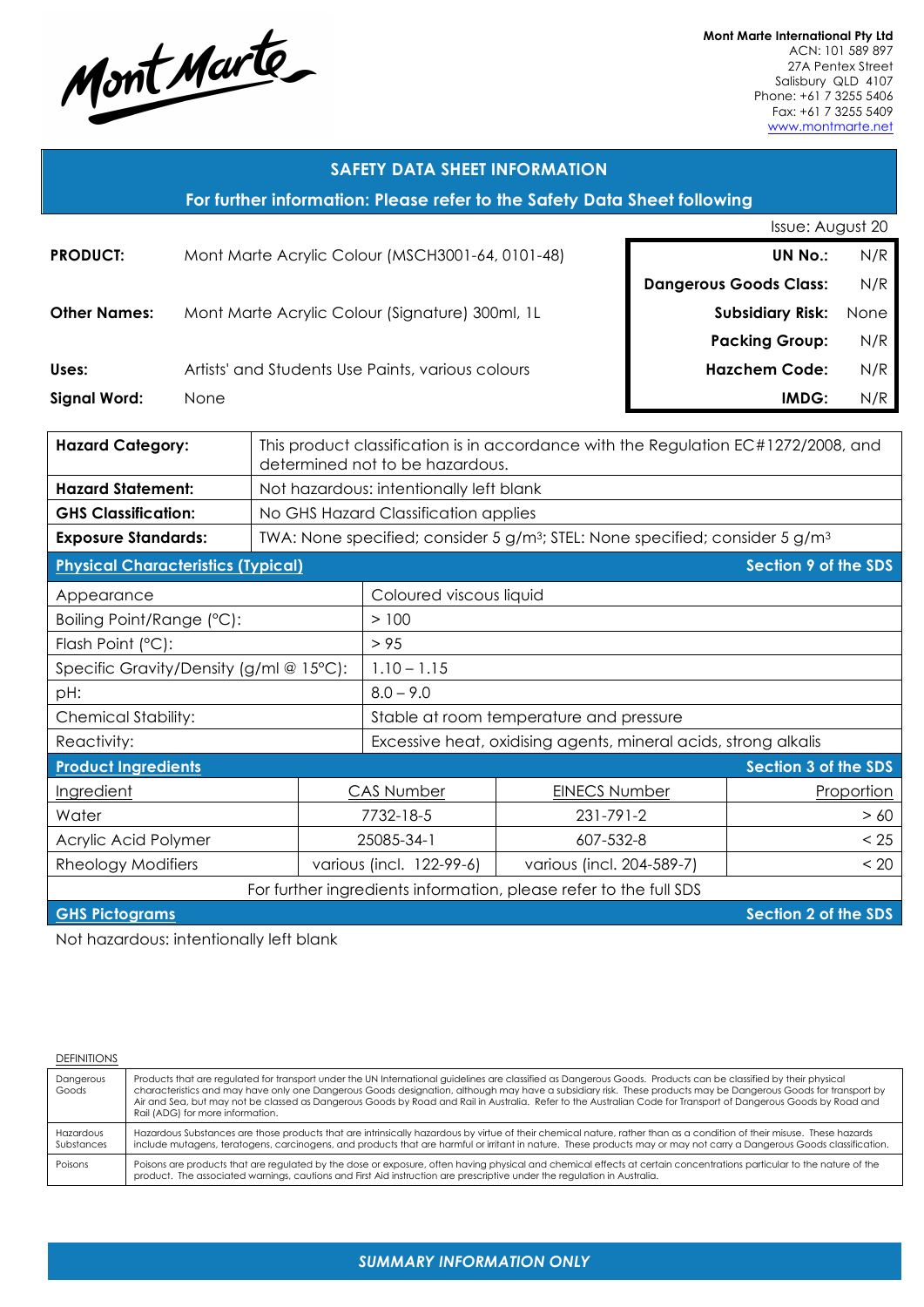

# *1. IDENTIFICATION*

| <b>Product Name:</b>      | Mont Marte Acrylic Colour (MSCH3001-64, 0101-48)  |
|---------------------------|---------------------------------------------------|
| <b>Other Names:</b>       | Mont Marte Acrylic Colour (Signature) 300ml, 1L   |
| <b>Chemical Family:</b>   | Artists' and students media paints                |
| <b>Molecular Formula:</b> | <b>Mixtures</b>                                   |
| <b>Recommended Use:</b>   | Artists' and Students Use Paints, various colours |
| Supplier:                 | Mont Marte International Pty Ltd.                 |
| ACN:                      | 101 589 897                                       |
| <b>Address:</b>           | PO BOX 303, SALISBURY QLD 4107 Australia          |
| Telephone:                | +61 7 3255 5406 (During office hours: 9am – 5pm)  |
| Fax:                      | +61 7 3255 5409                                   |
| <b>Emergency Phone:</b>   | CHEMCALL®: + 64 4 917 9888                        |
| All other inquiries:      | www.montmarte.net                                 |
|                           |                                                   |

# *2. HAZARDS IDENTIFICATION*

### **Hazard Category**

This product classification is in accordance with the Regulation EC#1272/2008, and determined not to be hazardous.

#### **GHS Classification**

No GHS Hazard Classification applies

#### **GHS Pictograms**

Not hazardous: intentionally left blank

#### **Hazard Statement**

Not hazardous: intentionally left blank

### **Hazard Statements**

Not hazardous: intentionally left blank

#### **Precautionary Statements**

Not hazardous: intentionally left blank

### **Dangerous Goods Classification** N/R

### **Signal Word** None

Supplemental Hazard information (EU)<sup>58</sup>: Not applicable.

| 3. COMPOSITION: Information on Ingredients |                          |                           |                    |  |  |
|--------------------------------------------|--------------------------|---------------------------|--------------------|--|--|
| <b>Chemical Ingredient</b>                 | <b>CAS Number</b>        | <b>EC Number</b>          | Proportion (% v/v) |  |  |
| Water                                      | 7732-18-5                | 231-791-2                 | > 60               |  |  |
| Acrylic Acid Polymer                       | 25085-34-1               | 607-532-8                 | < 25               |  |  |
| <b>Rheology Modifiers</b>                  | various (incl. 122-99-6) | various (incl. 204-589-7) | < 20               |  |  |
| Inorganic Pigments                         | various                  | various                   | < 15               |  |  |
| Organic Pigments                           | various                  | various                   | < 10               |  |  |
| pH modifiers                               | various                  | various                   | < 0.002            |  |  |
| Preservative (isothiazolinone)             | 4299-07-4                | 420-590-7                 | $<$ 10 ppm         |  |  |

## *4. FIRST AID MEASURES*

**For advice, contact Poisons Centre https://poisoncentres.echa.europa.eu or your local doctor.**

### **Ingestion**

If swallowed, give water to drink. If patient feels unwell, seek medical advice.

### **Eye Contact**

Flush eyes with large amounts of water until irritation subsides. If irritation persists, seek medical advice.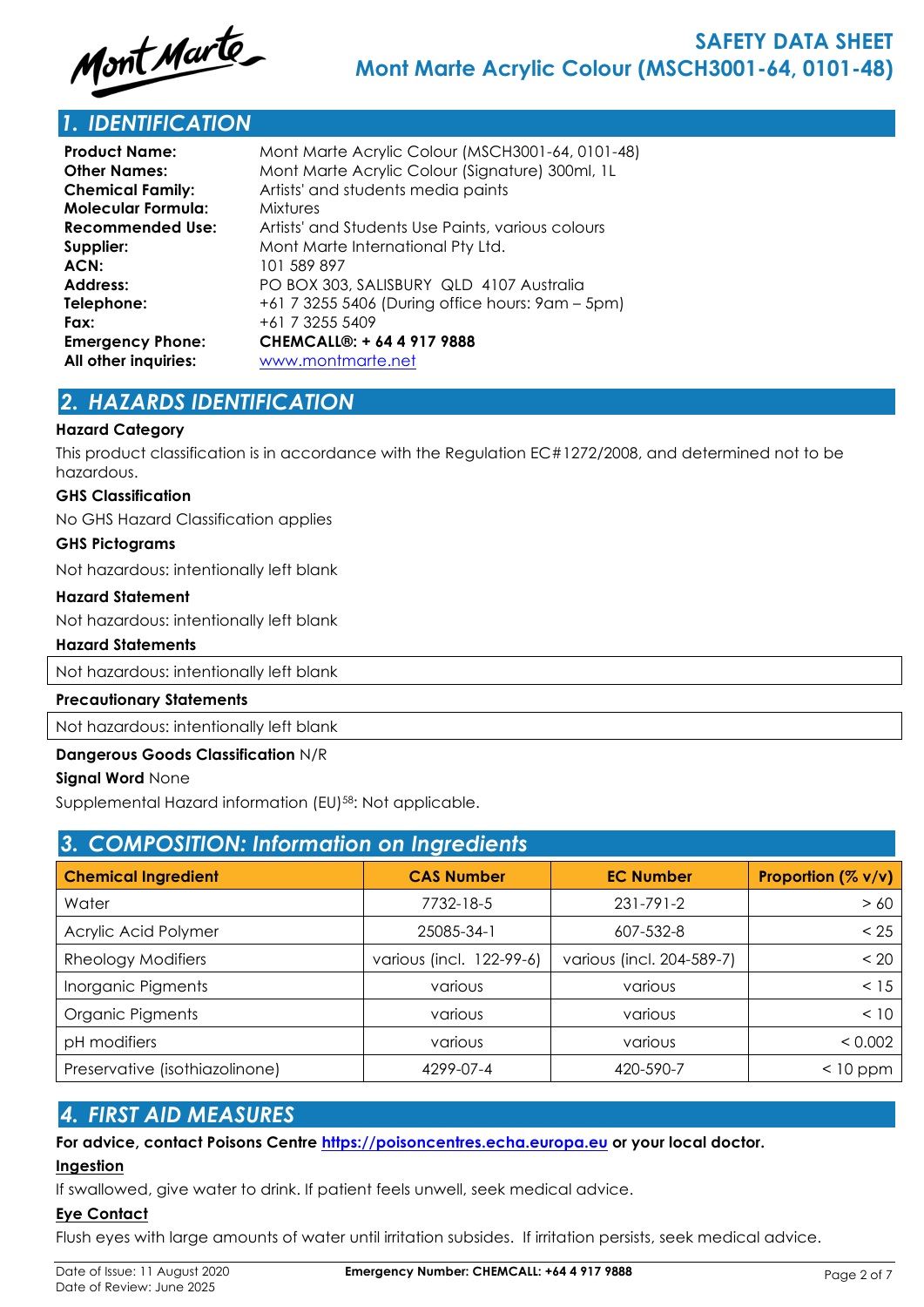Mont Marte

### **Skin Contact**

Wash off skin with soap and cold water. If irritation or other symptoms develop, seek medical advice.

### **Inhalation**

If exposed, remove to fresh air and keep at rest. If unwell, seek medical advice.

### **First Aid Facilities**

Access to clean, cold water.

### **Medical Attention**

Treat according to symptoms. There are no narcotic effects with this product.

# *5. FIRE FIGHTING MEASURES*

This product is unlikely to pose a combustion risk, nor provide a significant 'fuel' hazard. If possible, segregate the product from the source of the fire, if safe to do so. Allow trained personnel to attend a fire in progress providing fire fighters with this Safety Data Sheet. Prevent extinguishing media from escaping to drains and waterways.

### **Suitable Extinguishing Media**

(For large volume fires.) Alcohol resistant foam, water spray or fine spray mist.

### **Hazards from combustion products**

Carbon monoxide, carbon dioxide, and other organic material

### **Precautions for fire fighters and special protective equipment**

Fully self-contained breathing apparatus

### **Hazchem Code**

N/R

# *6. ACCIDENTAL RELEASE MEASURES*

### **Emergency Procedures**

This product is supplied in small quantities; however, if stored with large quantities of similar packaged product, consider the following action:

- Prevent product from escaping to drains and waterways;
- Contain leaking packaging in a suitable receptacle;
- Prevent vapours or fumes from building up in confined areas;
- Ensure that drain valves are closed at all times (in case of use with fire fighting liquid/foam); and
- Clean up and report spills immediately.

# *7. HANDLING AND STORAGE*

### **Precautions for Safe Handling**

This product is unlikely to present a fire or explosion risk. Under extreme temperatures, this product may burn and decompose, but is unlikely to be a significant fuel source. Vapours in extreme temperatures may be irritating, but are unlikely to pose a significant health risk. Product quantities are usually held as not more than approx. 5 kg.

### **Conditions for Safe Storage**

Store in a cool, dry place away from direct sunlight. Protect containers from physical damage and check regularly for leaks. Avoid release to the environment, store in bunded areas and ensure exit drains are closed.

### **Incompatible Materials**

None established

# *8. EXPOSURE CONTROLS: PERSONAL PROTECTION*

### **National Exposure Standards**

The time weighted average concentration (TWA) for this product is: None specified; consider 5 g/m3, which means the highest allowable exposure concentration in an eight-hour day for a five-day working week. The short term exposure limit (STEL) is: None specified; consider 5 g/m3, which is the maximum allowable exposure concentration at any time. Replacing a TWA or STEL value for some products is a Peak Limitation value (Peak):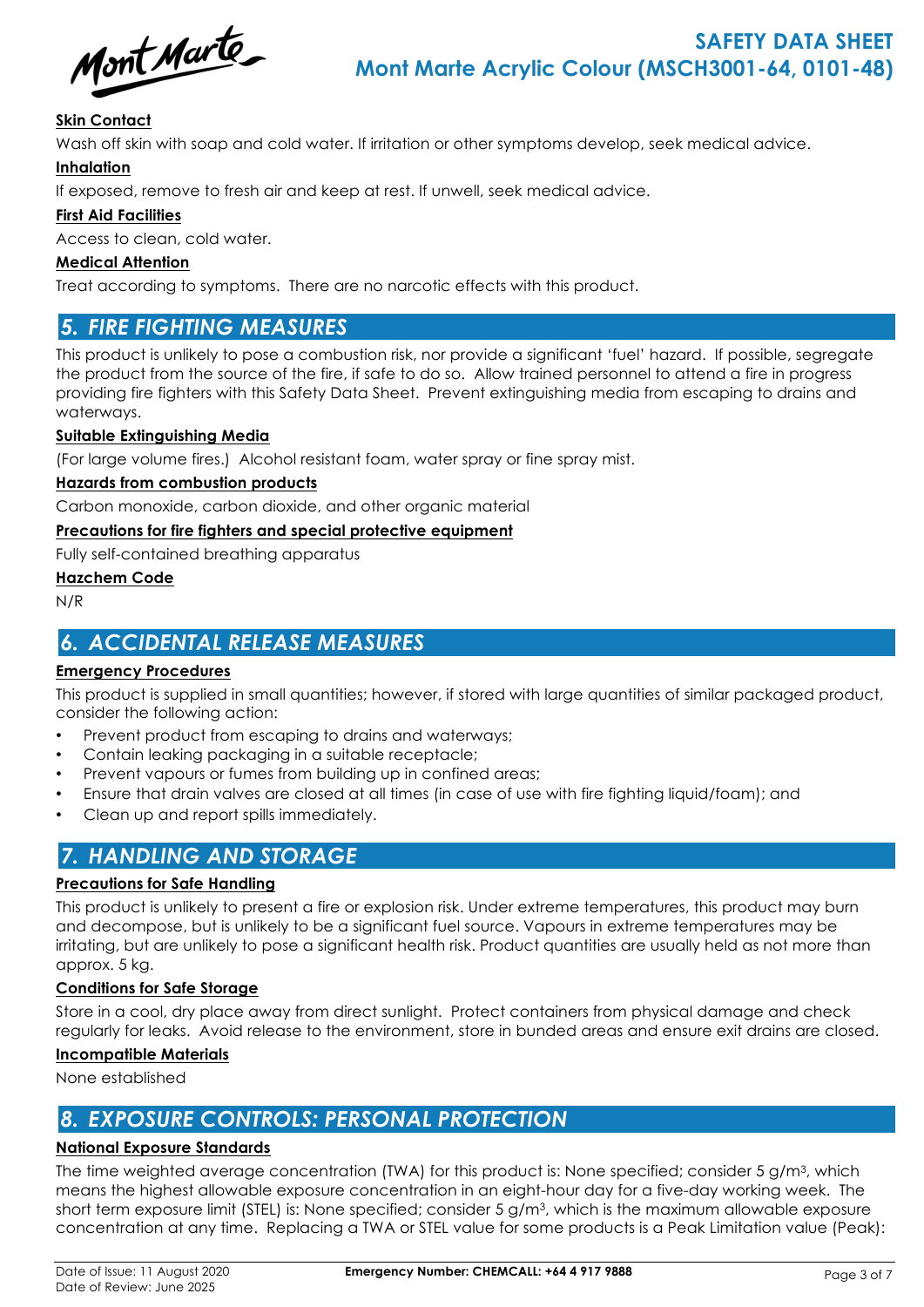

None applies in this case. In addition to the exposure concentrations may be a subsidiary caution in such cases where the product is a skin sensitiser, represented as (Sen), where None applies in this case.

### **Biological Limit Values (BLV)**

No data available

### **Engineering Controls: Ventilation**

The use of local exhaust ventilation is not essential to control process emissions near the source. Laboratory samples can be handled in a fume hood, but are safely managed at open benches. Consider mechanical ventilation of confined spaces. Explosion proof equipment is not required when handling this product.

It is recommended that standard industrial hygiene practices are employed when using this product, e.g. it is recommended to wash hands after using this product, before eating, drinking, or smoking.

### **Personal Protective Equipment**

**Respiratory Protection:** It is unlikely that vapour concentrations in air may approach or exceed the limits described in the National Exposure Standards; however, it is recommended to use a half-face filter mask to protect from overexposure by inhalation. A type 'A' filter material is considered suitable for this product.

**Eye Protection:** Consider the use of safety glasses when handling this product, as standard industrial hygiene practice; protective eye wear is not essential when using this product.

**Skin/Body Protection:** There is no essential recommended outer-wear required when handling this product. For further information on skin protection, refer to Section 11: Skin Contact effects.

| <u>The vital interview of the vital interview</u> |                            |                         |  |  |
|---------------------------------------------------|----------------------------|-------------------------|--|--|
| <b>Property</b>                                   | <b>Unit of measurement</b> | <b>Typical Value</b>    |  |  |
| Appearance                                        | None                       | Coloured viscous liquid |  |  |
| <b>Boiling Point/Range</b>                        | $\rm ^{\circ}C$            | >100                    |  |  |
| Flash Point                                       | $\rm ^{\circ}C$            | > 95                    |  |  |
| SG/Density (@ 15°C)                               | g/ml; kgm-3                | $1.10 - 1.15$           |  |  |
| Vapour Pressure @ 20°C                            | kPa                        | No data available       |  |  |
| Vapour Density @ 20°C                             | $g$ /ml; kgm $-3$          | No data available       |  |  |
| Autoignition Temperature                          | $\rm ^{\circ}C$            | No data available       |  |  |
| Explosive Limits in Air                           | % vol/vol                  | No data available       |  |  |
| Viscosity @ 20°C                                  | cPs, mPas                  | 1000                    |  |  |
| Percent volatiles                                 | % vol/vol                  | > 70                    |  |  |
| Acidity/alkalinity as pH                          | None                       | $8.0 - 9.0$             |  |  |
| Solubility in Water                               | g/l                        | Miscible                |  |  |
| Other solvents                                    |                            | Alcohols                |  |  |

# *9. PHYSICAL AND CHEMICAL PROPERTIES*

The values listed are indicative of this product's physical and chemical properties. A Certificate of Analysis for each product batch can be made available on request.

# *10. STABILITY AND REACTIVITY*

### **Chemical stability**

Stable at room temperature and pressure

### **Conditions to avoid**

Excessive heat, oxidising agents, mineral acids, strong alkalis

### **Hazardous decomposition products**

Carbon monoxide, carbon dioxide, other complexes on incomplete burning or oxidation

### **Hazardous reactions**

None established

### **Hazardous polymerisation**

Will not occur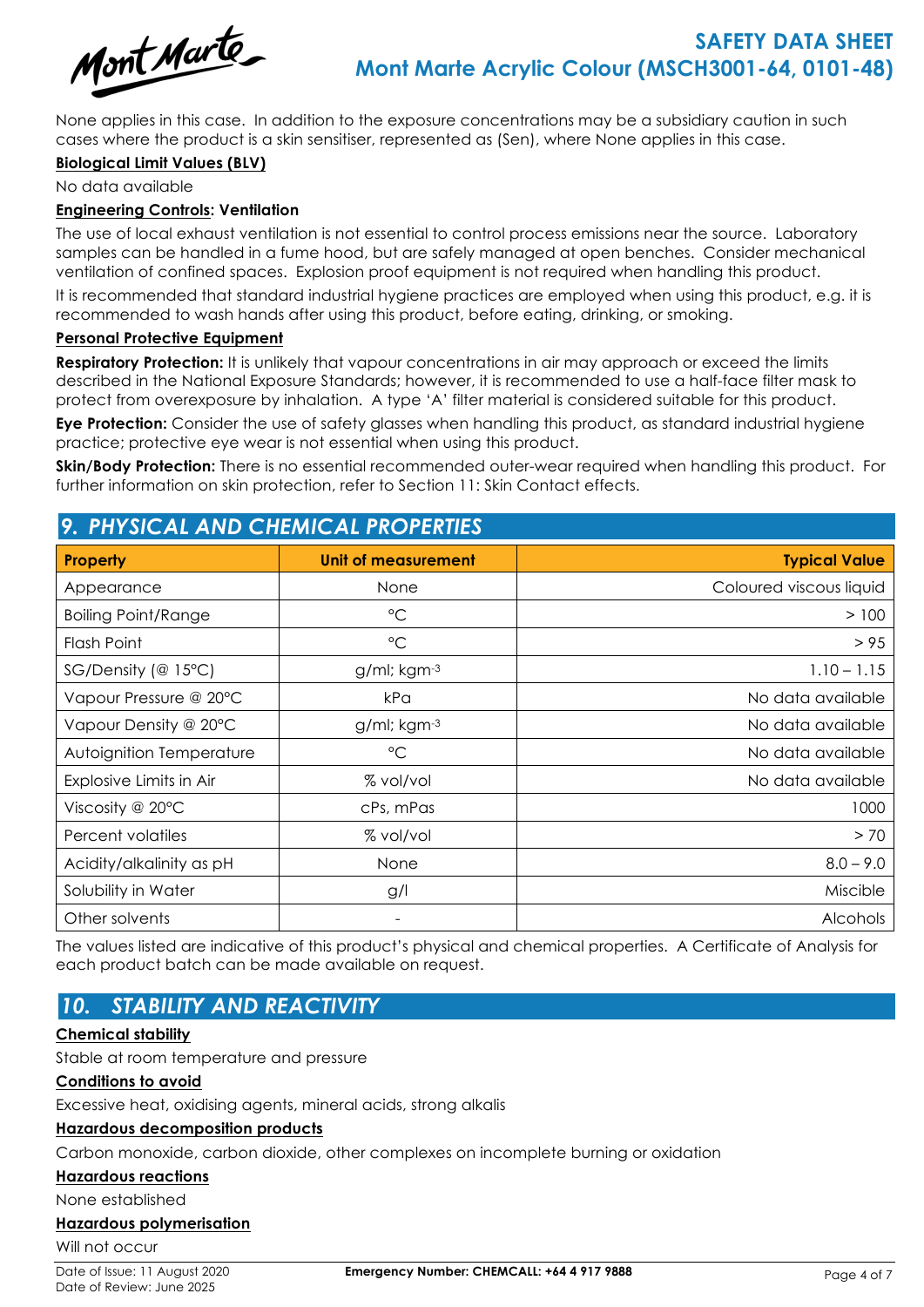

# *11. TOXICOLOGICAL INFORMATION*

### **Acute Effects**

### **Ingestion**

This product is not considered to be toxic if ingested nor result in any narcotic effects. If intentionally misused the product may cause discomfort on swallowing, if consumed in a large quantity and may result in gastric disturbance.

### **Eye Contact**

This product is not considered toxic if in contact with eyes or eye tissue. As with any foreign material there may be some discomfort if eye contact occurs, which can be relieved with First Aid.

### **Skin Contact**

Contact with this product may result in mild irritations evidenced by itchiness or dryness of the affected area. This product is not considered toxic or harmful via contact with skin.

### **Inhalation**

This product does not produce vapours, or irritating fumes and is considered to have no effect via inhalation.

### **Chronic Effects**

There are no known chronic effects associated with this product, and it is considered not to be toxic or harmful via standard routes of exposure.

### **Other Health Effects Information**

Individuals with pre-existing skin or respiratory conditions, such as psoriasis or eczema, may be sensitive to this product.

### **Toxicological Information**

Oral LD50: No data available: consider > 2000 mg/kg Dermal LD50: No data available: consider > 2000 mg/kg

# *12. ECOLOGICAL INFORMATION*

### **Ecotoxicity**

### **Aquatic Toxicity (Acute):**

| Fish Toxicity LC <sub>50</sub> : | No data available; consider > 1000 mg/L |  |
|----------------------------------|-----------------------------------------|--|
| Daphnia Magna EC <sub>50</sub> : | No data available; consider > 1000 mg/L |  |
| Blue-green algae:                | No data available; consider > 1000 mg/L |  |
| Green algae:                     | No data available; consider > 1000 mg/L |  |

### **Aquatic Toxicity (Chronic):**

| Fish Toxicity LC <sub>50</sub> : | No data available; consider > 1000 mg/L |  |
|----------------------------------|-----------------------------------------|--|
| Daphnia Magna EC <sub>50</sub> : | No data available; consider > 1000 mg/L |  |
| Blue-green algae:                | No data available; consider > 1000 mg/L |  |
| Green algae:                     | No data available; consider > 1000 mg/L |  |

**Persistence/Biodegradability:** Elements of this product will persist (pigments and resins)

**Bioaccumulative Potential:** This mixture does not contain any substances that are assessed to be a Persistent, Bioaccumulative and Toxic (PBT) Substance.

**Mobility:** This product (in large quantities) will be mobile on release to the environment, risking contamination of waterways, soils and grasslands

# *13. DISPOSAL CONSIDERATIONS*

### **Disposal Methods**

This product is not considered to pose an environmental threat when dry, and is safe for disposal to landfill. Our company does encourage recycling, and empty packaging is suitable for recycling, recovery or disposal through a suitably qualified or licensed contractor. Care should be taken to ensure compliance with national and local authorities in these instances. Consult the List of Wastes (LoW) for management.

### **Special Precautions**

Dry product is suitable for disposal by landfill; and, it is discouraged to dispose of these products via municipal sewers, drains, natural streams or rivers. Wet product and packaging should be treated and disposed through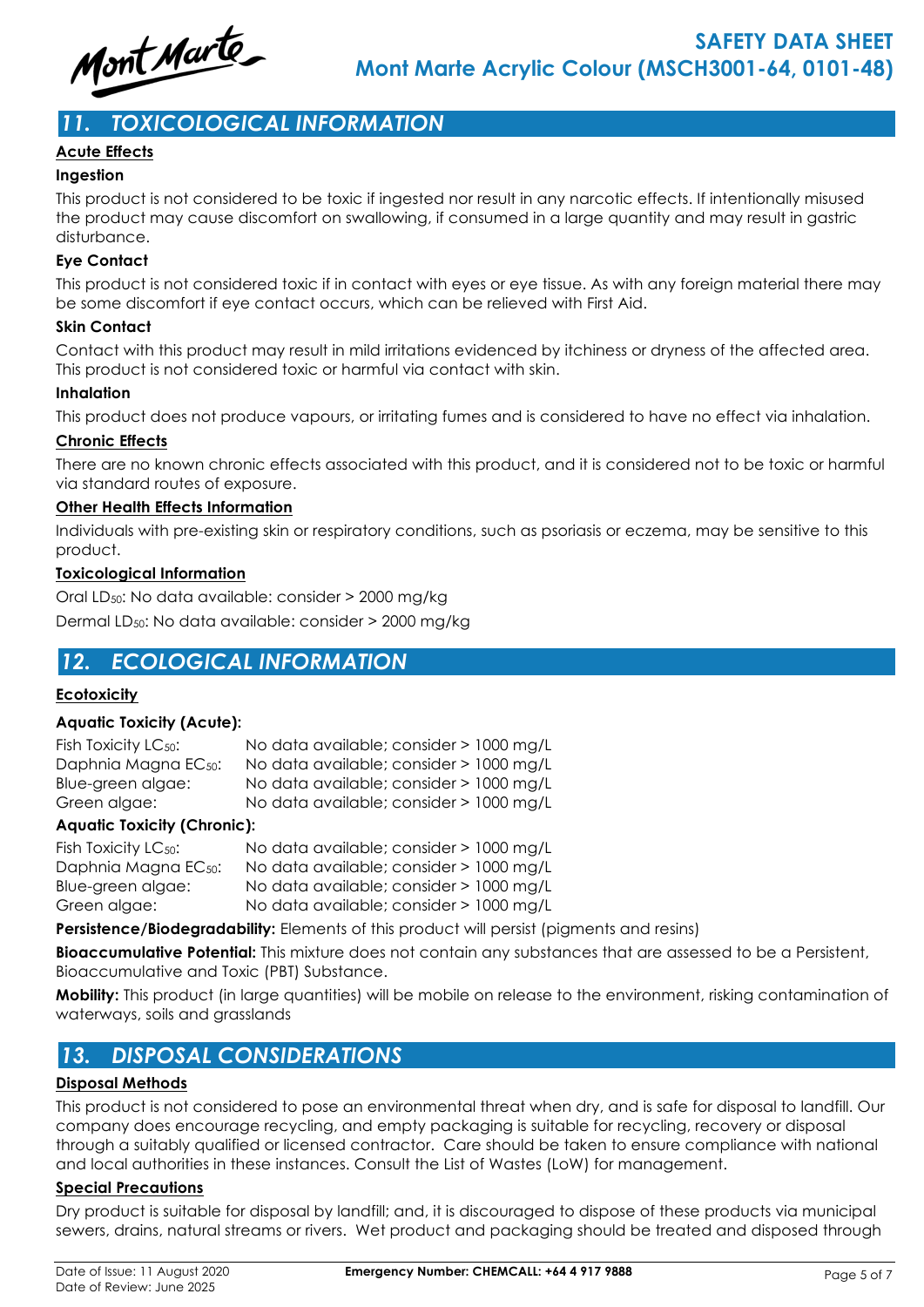

chemical waste treatment, or considered for use in recycling. There are no specific instructions for recycling this product or its packaging.

# *14. TRANSPORT INFORMATION*

| <b>Road and Rail Transport</b>        |                                   | <b>Marine Transport</b>               |                                   | <b>Air Transport</b>                  |                                   |
|---------------------------------------|-----------------------------------|---------------------------------------|-----------------------------------|---------------------------------------|-----------------------------------|
| UN No.                                | N/R                               | UN No.                                | N/R                               | UN No.                                | N/R                               |
| <b>Proper Shipping</b><br><b>Name</b> | Paint, paint related<br>materials | <b>Proper Shipping</b><br><b>Name</b> | Paint, paint related<br>materials | <b>Proper Shipping</b><br><b>Name</b> | Paint, paint related<br>materials |
| <b>DG Class</b>                       | N/R                               | <b>DG Class</b>                       | N/R                               | <b>DG Class</b>                       | N/R                               |
| Sub. Risk                             | None                              | Sub. Risk                             | None                              | Sub. Risk                             | None                              |
| <b>Packing Group</b>                  | N/R                               | <b>Packing Group</b>                  | N/R                               | <b>Packing Group</b>                  | N/R                               |
| <b>Hazchem</b>                        | N/R                               | <b>Hazchem</b>                        | N/R                               | Hazchem                               | N/R                               |

### **Dangerous Goods Segregation**

This product is not regulated for transport by Road and Rail.

### **Environmental Hazards**

There are no specific environmental considerations for transport of this product.

### **Special Precautions for Transport**

Transport in bulk according to Annex II of MARPOL and the IBC Code.

# *15. REGULATORY INFORMATION*

**Country/Region:** Australia, Europe, USA, Asia **Inventory:** AICS, ECHA **Status:** Listed **UN Number:** N/R **Dangerous Goods Class:** N/R **Subsidiary Risk:** None **Packing Group:** N/R **Hazchem Code:** N/R **IMDG:** N/R

# *16. OTHER INFORMATION*

**Reasons for Issue:** New product; amalgamated supplier and regulatory updates in all sections

### **Abbreviations:**

AICS: Australian Inventory of Chemical Substances ATE: Acute Toxicity Estimate CAS Number: Chemical Abstracts Number EC: European Chemical identification number ECHA: Classification and Labelling Inventory EINECS: European Inventory of Existing Chemical Substances GESTIS: German Listing of Hazardous Substance by Occupational Limit Values, occupational medicine GHS: Globally Harmonised System IARC: International Agency for Research on Cancer IUCLID: International Uniform Chemical Information Database LC<sub>50</sub>: Lethal Concentration to 50% of sample population LD50: Lethal Dose to 50% of sample population LoW: List of Wastes N/A: Not applicable N/R: Non-regulated